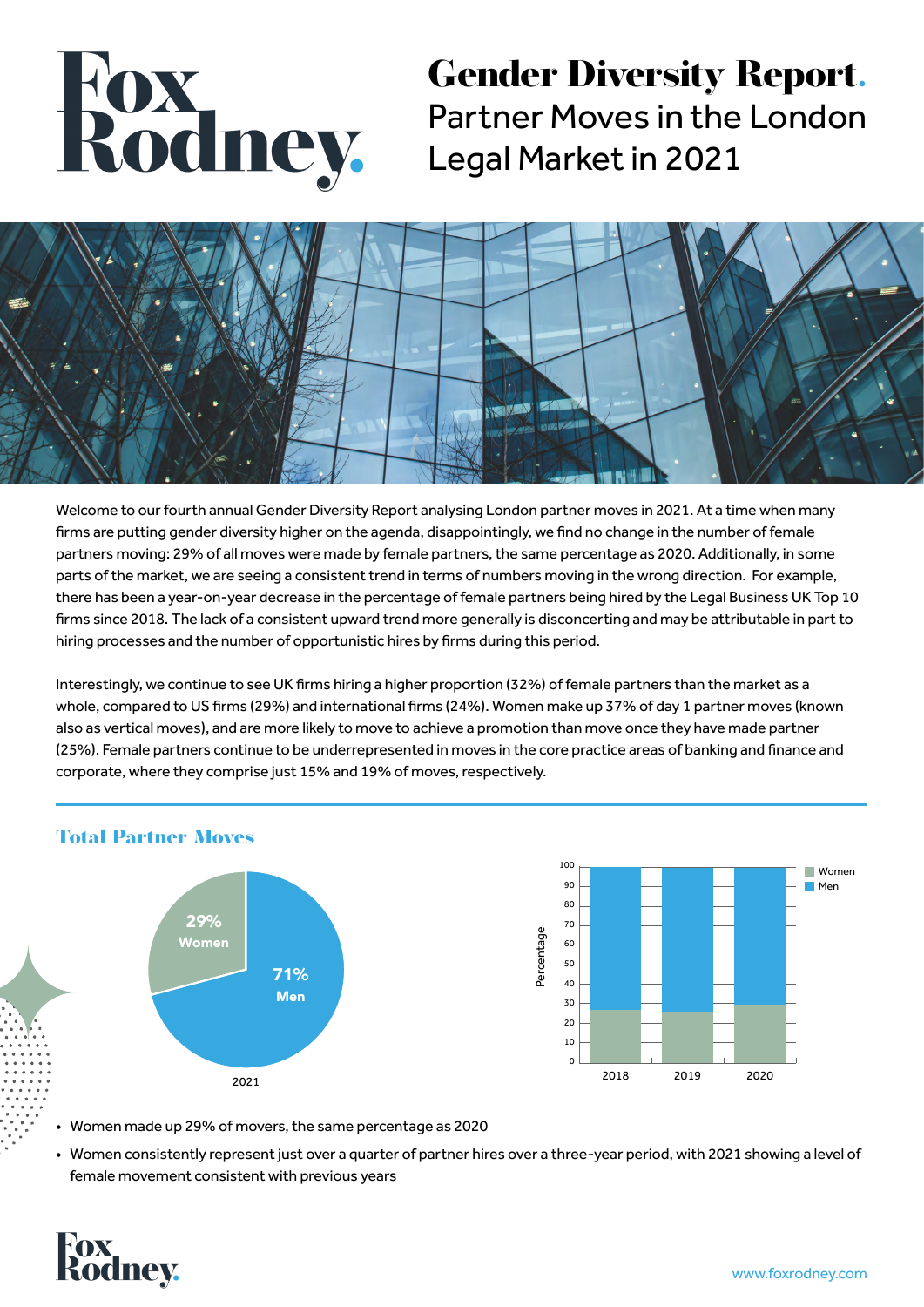### **Partner Hiring by Type of Firm**



- UK firms continue to hire a higher proportion of women than US and international firms
- However, the proportion of female hires by UK firms dropped slightly from 34% in 2020 to 32% in 2021
- In 2021, 29% of hires by US firms were female, which has increased from 23% in 2020

### **Partner Departures by Type of Firm**



• Women make up a significantly greater proportion of the departures from UK firms (35%) than from US firms (22%) and International firms (23%), as was the case in 2020

#### **Partner Hires by Top 10 and Top 20 Firms**



- Female partners made up 30% of moves in the Legal Business UK Top 10, compared to 37% in 2020, 33% in 2019 and 48% in 2018
- In the Legal Business Global Top 10, 28% of moves were female compared to 26% of moves in 2020, 24% in 2019 and 35% of moves in 2018
- In the Legal Business Global Top 20, the number of female partners saw a decrease from 35% in 2018 to 26% in 2021